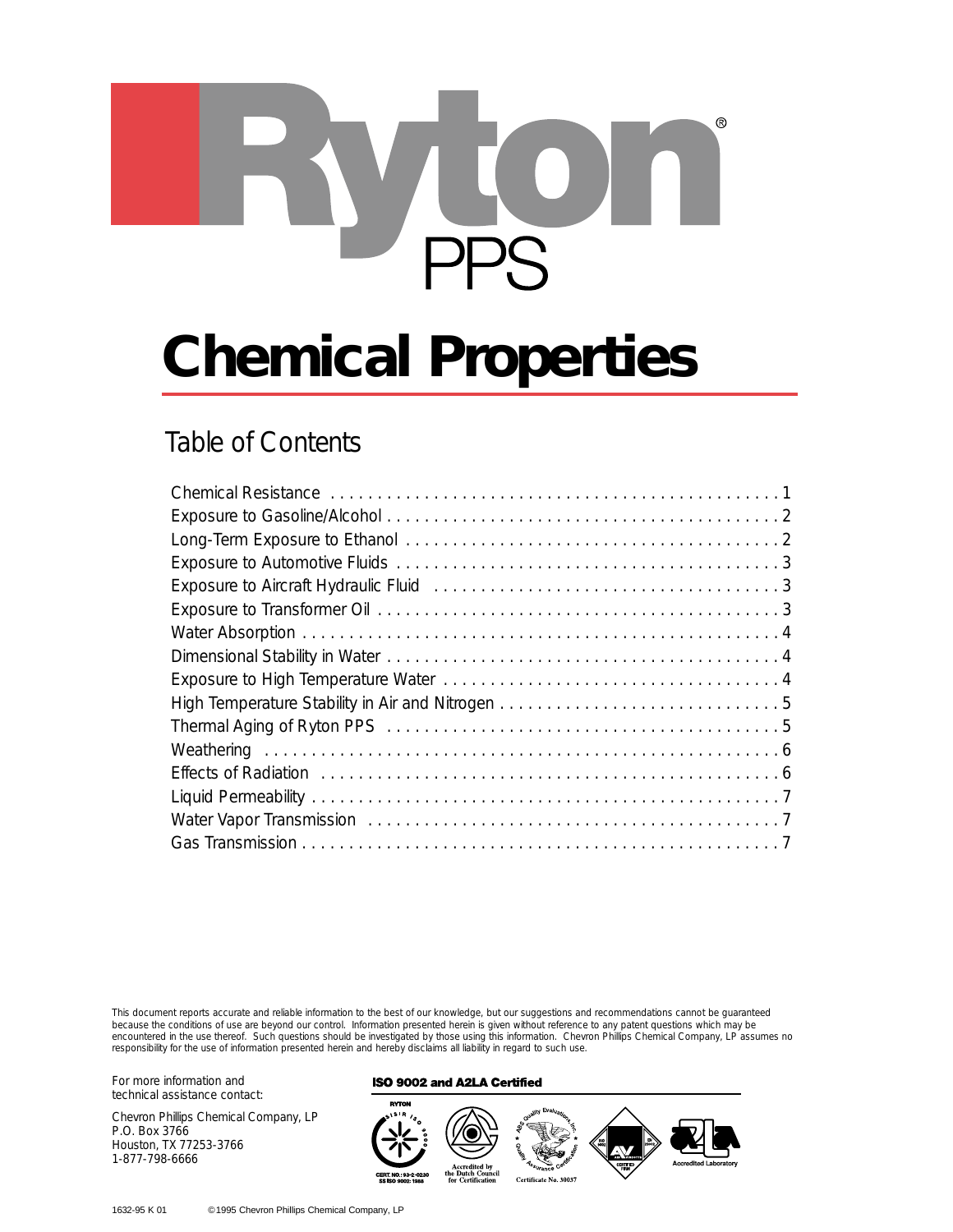## **Chemical Resistance**

The chemical resistance of Ryton PPS is known to be outstanding, even at elevated temperatures. As an organic polymer, it can be affected by some chemicals under certain conditions, however. Time and temperature are critical factors that must be considered when determining the level of chemical resistance required. An insignificant effect that occurs over a short period, or at a low temperature, may become significant in a few months or at elevated temperatures. For example, chlorinated hydrocarbons (such as chloroform) have no short-term effects on Ryton PPS R-4, but can significantly reduce its mechanical strength after 12 months at 200°F. Therefore, the effective chemical resistance should be measured on the basis of how well the material performs upon exposure, relative not only to the required performance level, but also to the performance of other materials used in the same application. When evaluated using these criteria, the chemical resistance of Ryton PPS is excellent in a wide variety of aggressive environments.

To characterize its chemical resistance, tensile specimens of Ryton PPS R-4 were immersed in various chemicals maintained at 200°F and tested periodically for the retention of tensile strength. This and other data have shown that there are five classes of chemicals from which certain individual members may have some effect on Ryton PPS. These classes of chemicals are (1) oxidizing agents; (2) strong acids; (3) halogens; (4) amines and (5) chlorinated hydrocarbons.

|                                    | % Tensile Retained |          |          |
|------------------------------------|--------------------|----------|----------|
| Chemical                           | 24 hr              | 3 mth    | 12 mth   |
| 37% HCI                            | 72                 | 34       | 29       |
| 10% HNO <sub>3</sub>               | 91                 | $\Omega$ | $\Omega$ |
| 30% $H_2SO_4$                      | 94                 | 89       | 61       |
| 85% H <sub>3</sub> PO <sub>4</sub> | 100                | 99       | 89       |
| 30%NaOH                            | 100                | 89       | 63       |
| 5% NaOCI                           | 94                 | 97       | 61       |
| <b>Butyl Alcohol</b>               | 100                | 100      | 80       |
| Cyclohexanol                       | 100                | 100      | 86       |
| <b>Butyl Amine</b>                 | 96                 | 90       | 85       |
| Aniline                            | 100                | 86       | 42       |
| 2-Butanone                         | 100                | 100      | 61       |
| Benzaldehyde                       | 97                 | 47       | 42       |
| Carbon Tetrachloride               | 100                | 48       | 25       |
| Chloroform                         | 81                 | 77       | 43       |
| <b>Ethyl Acetate</b>               | 100                | 88       | 58       |
| <b>Butyl Ether</b>                 | 100                | 89       | 79       |
| p-Dioxane                          | 100                | 96       | 59       |
| Gasoline                           | 100                | 99       | 80       |
| Toluene                            | 100                | 70       | 41       |
| Benzonitrile                       | 100                | 79       | 39       |
| Nitrobenzene                       | 100                | 63       | 31       |
| Phenol                             | 100                | 92       | 63       |
| Cresyldiphenyl Phosphate           | 100                | 100      | 95       |
| N-Methyl Pyrrolidone               | 100                | 92       | 80       |
|                                    |                    |          |          |

#### **Table I – Chemical Resistance of Ryton**® **PPS R-4 at 200°F**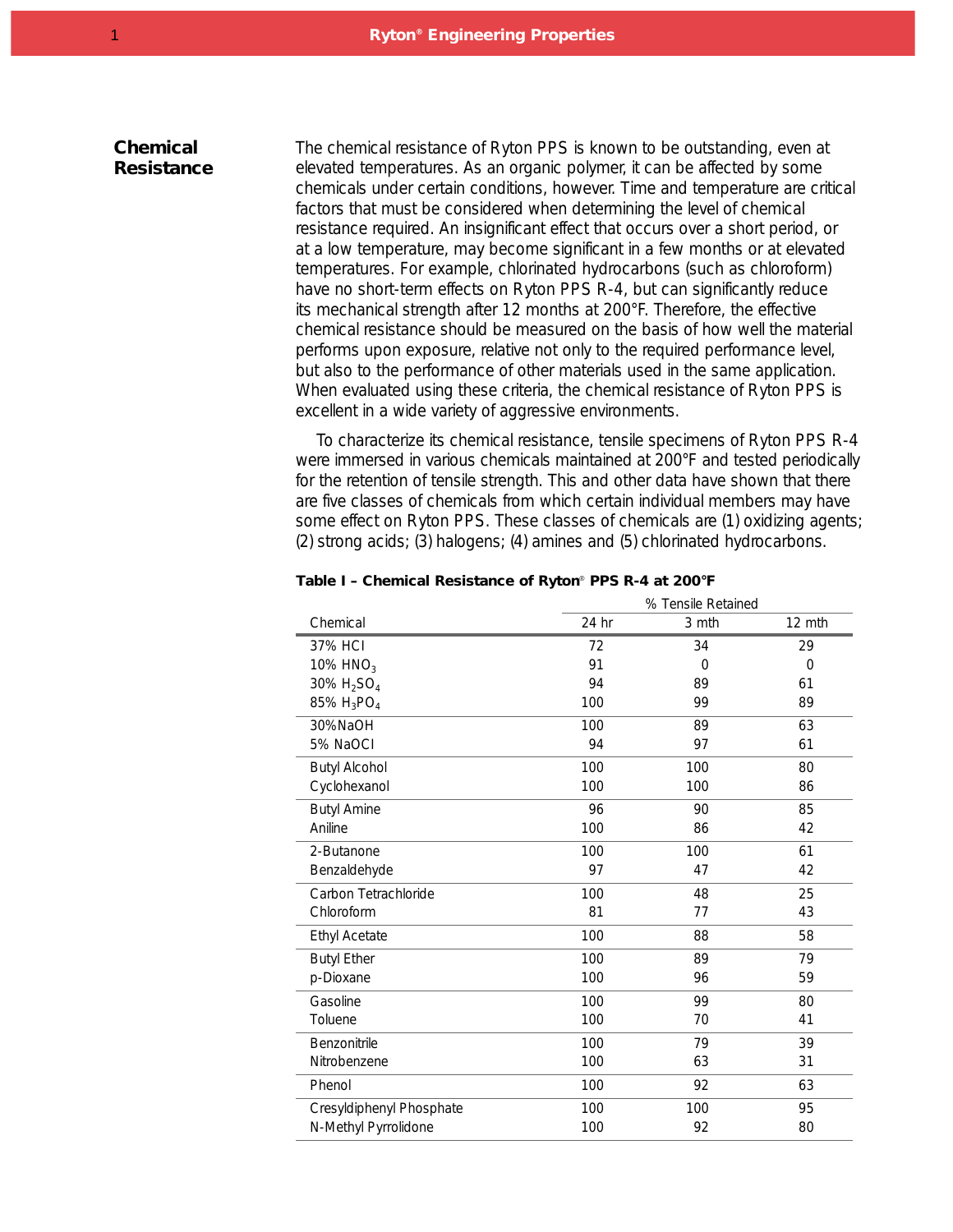## **Effect of Exposure to Gasoline/Alcohol**

Tensile and Izod impact specimens of Ryton PPS R-4 were immersed in gasoline/alcohol for specified periods of time. The specimens were removed from the solution, wiped clean of excess liquid, weighed and tested. The results in *Table II* demonstrate the negligible effect of gasoline/alcohol on mechanical properties of Ryton PPS R-4.

|                                  | % Retention (Change)      |           |           |                |           |              |
|----------------------------------|---------------------------|-----------|-----------|----------------|-----------|--------------|
|                                  | Room Temperature Exposure |           |           | 250°F Exposure |           |              |
|                                  | 2 wk                      | 6 wk      | 12 wk     | 2 wk           | 6 wk      | <b>12 wk</b> |
| Gasoline/Methanol <sup>(a)</sup> |                           |           |           |                |           |              |
| Tensile Break                    | 92                        | 108       | 106       | 94             | 104       | 103          |
| Notched Impact                   | 94                        | 95        | 96        | 88             | 86        | 81           |
| Weight                           | $(-0.02)$                 | $(-0.18)$ | $(-0.12)$ | $(+0.24)$      | $(+1.0)$  | $(+0.57)$    |
| Thickness                        | $(-0.09)$                 | $(-0.19)$ | $(+0.13)$ | $(+0.47)$      | $(+0.66)$ | $(+0.13)$    |
| Gasoline/Ethanol <sup>(b)</sup>  |                           |           |           |                |           |              |
| Tensile Break                    | 95                        | 106       | 106       | 103            | 88        | 98           |
| Notched Impact                   | 96                        | 95        | 96        | 94             | 92        | 93           |
| Weight                           | $(-0.04)$                 | $(-0.40)$ | $(-0.18)$ | $(-0.06)$      | $(+1.0)$  | (+0.39)      |
| Thickness                        | (+0.09)                   | $(-0.28)$ | $(+0.13)$ | (+0.28)        | $(+0.51)$ | (+0.13)      |

#### **Table II – Effect of Gasoline/Alcohol Exposure to Ryton**® **PPS R-4**

(a) 85% unleaded gasoline and 15% methanol by volume

(b) 85% unleaded gasoline and 15% ethanol by volume

## **Effect of Long-Term Exposure to Ethanol**

This chemical resistance exposure test was performed by the Fuels and Lubricants Division of Ford Motor Company. The test specimens of Ryton PPS R-4 were soaked in an ethanol solution containing 4% methanol, 2% methyl isobutyl ketone, 1% ethyl acetate, and 1% hydrocarbon with 5% additional water and 300 ppm acetic acid. The fuel was changed every two weeks and samples were removed at various times up to fifteen months. Tensile strength, flexural modulus and flexural strength were determined at both room temperature and 200°F. The following results indicate that this solvent has no effect on the mechanical properties of Ryton PPS R-4 after fifteen months. These results are impressive and illustrate the excellent chemical resistance of Ryton polyphenylene sulfide.

| Property               | Temp.           | Control | 5 wk | 3 mth | 5 mth | $15 \text{ mth}$ |
|------------------------|-----------------|---------|------|-------|-------|------------------|
| Tensile, Ksi           | R.T.            | 18.5    | 18.5 | 19.2  | 18.9  | 18.8             |
|                        | $200^{\circ}$ F | 16.1    | 15.9 | 16.6  | 16.5  | 16.1             |
| Flexural Modulus, Msi  | R.T.            | 1.8     | 1.8  | 1.8   | 1.8   | 1.7              |
|                        | $200^{\circ}$ F | 12      | 1.2  | 12    | 1.2   | 1.1              |
| Flexural Strength, Ksi | R.T.            | 25.8    | 24.2 | 25.4  | 25.2  | 25.1             |
|                        | $200^{\circ}$ F | 22.6    | 20.2 | 20.5  | 20.3  | 19.5             |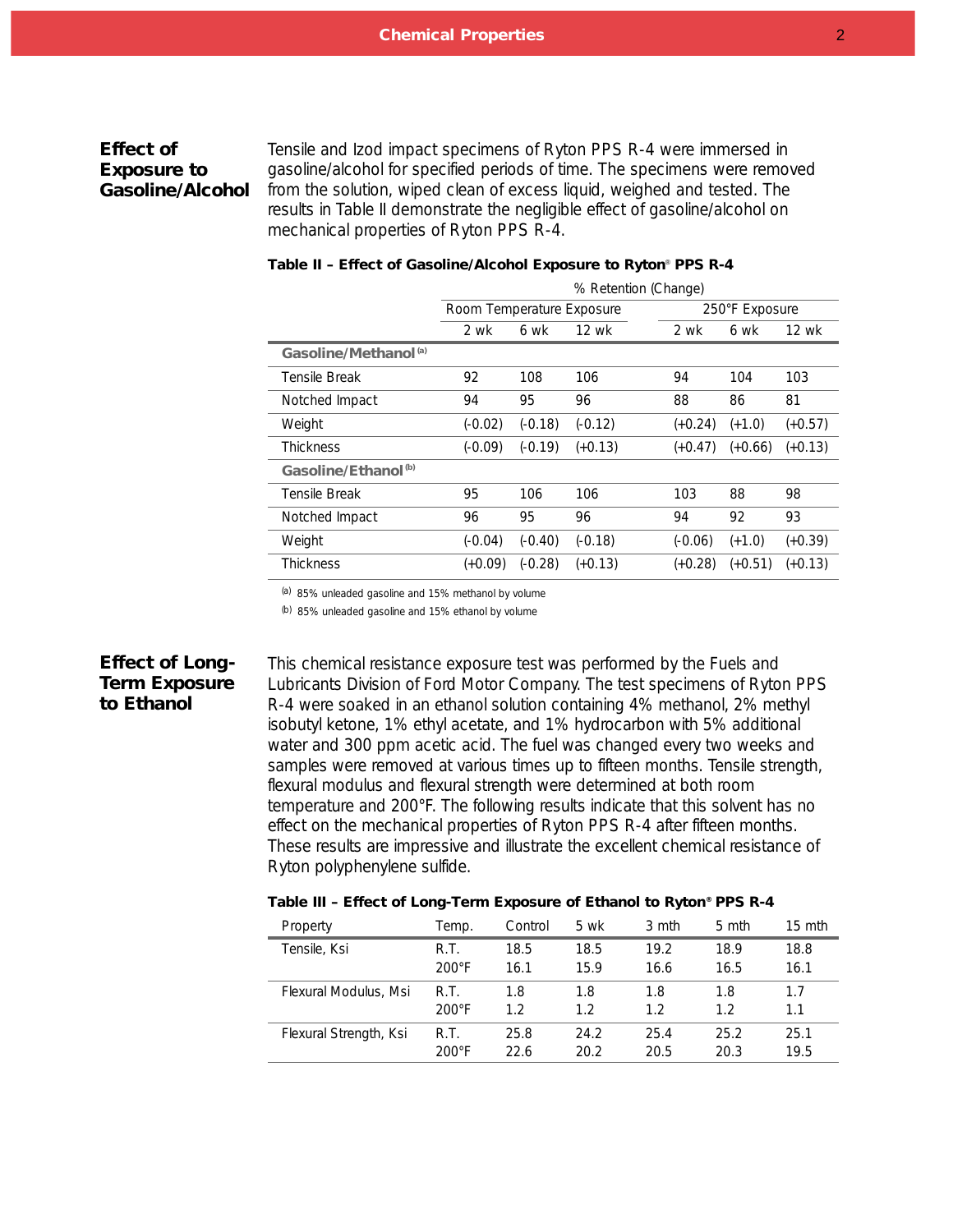### **Effect of Exposure to Automotive Fluids**

To determine what, if any, effect may occur when Ryton PPS is exposed to automotive fluids, tensile and flexural strength specimens of Ryton PPS R-4 were immersed in heated (365°F) motor oil, transmission fluid, and hydraulic fluid for specified periods of time. The specimens were removed from the solution, wiped clean of excess fluid, weighed and tested. Results demonstrate the negligible effect that these fluids have on tensile and flexural strength of Ryton PPS R-4.

#### **Table IV – Automotive Fluids Exposure to Ryton**® **PPS R-4**

**R-4 Immersion In Motor Oil at 365°F(a)**

| R-4 Property           | No Exposure | 3 days  | 4 weeks |
|------------------------|-------------|---------|---------|
| Weight Change, %       |             | $+0.07$ | $+0.03$ |
| Thickness Change, %    |             | $-0.07$ | $+0.03$ |
| Length Change, %       |             | $-0.03$ | $-0.04$ |
| Flexural Strength, Ksi | 24.0        | 22.6    | 23.0    |
| Tensile Strength, Ksi  | 18.3        | 17 በ    | 15.5    |

**R-4 Immersion in Hydraulic and Transmission Fluids At 356°F for 5 Weeks** R-4 Property Control Transmission Fluid<sup>(b)</sup> Hydraulic Fluid<sup>(c)</sup>

| $15 - 4110$            | vu ili vi | <b>ITALIJIIIJJIULI LIULU</b> | TIYULUULU TIULU |  |
|------------------------|-----------|------------------------------|-----------------|--|
| Weight Change, %       | -         | -0.096                       | $+1.24$         |  |
| Thickness Increase, %  | -         | 0.094                        | 0.95            |  |
| Flexural Strength, Ksi | 20.6      | 17.6                         | 18.5            |  |
| Tensile Strength, Ksi  | 15.7      | 13.7                         | 13.5            |  |

(a) SAE 30 motor oil, detergent grade, Phillips 66 Company

(b) Type F transmission fluid, Phillips 66 Company

(c) DOT 3 brake fluid, Phillips 66 Company

## **Effect of Exposure to Aircraft Hydraulic Fluid**

To measure the effect of aircraft hydraulic fluids on Ryton PPS, specimens of Ryton PPS R-4 were immersed in these heated fluids for specified periods of time. The specimens were then removed from the solution, wiped clean of excess fluid, weighed and tested for tensile and impact strength. The results in *Table V* indicate negligible effect of the hot hydraulic fluid on tensile and Izod properties.

#### **Table V – Ryton**® **PPS R-4 Exposure to Aircraft Hydraulic Fluid**

|                                                        |        |                 | Temperature |          |                 |         |         |
|--------------------------------------------------------|--------|-----------------|-------------|----------|-----------------|---------|---------|
|                                                        |        | $200^{\circ}$ F |             |          | $140^{\circ}$ F |         |         |
| Property                                               | Unaged | 24 hr           | 1 wk        | 2 wk     | 1 mth           | 3 mth   | 1 yr    |
| Tensile, Ksi                                           | 20.3   | 20.3            | 19.2        | 21.0     | 22.5            | 20.2    |         |
| Izod Impact, ft-Ibf/in<br>1/8 in specimen<br>Unnotched | 7.6    | 4.8             | 7.4         | 8.0      | 7.7             | 7.3     | 6.5     |
|                                                        |        |                 |             |          |                 |         |         |
| Weight Loss or Gain, %                                 |        | $+0.03$         | $+0.02$     | $-0.001$ | -0.01           | $-0.02$ | $-0.03$ |

## **Effect of Exposure to Transformer Oil**

Injection molded tensile specimens were immersed in transformer oil for 24 hours at ambient temperature and 24 days (maximum weight gain) at 200°F. The tensile strength of Ryton PPS R-4 remained unaffected by either immersion.

| Grade | Time    | Temp., °F | Weight<br>Gain, % | Tensile,<br>% of Original | Elongation,<br>% of Original |
|-------|---------|-----------|-------------------|---------------------------|------------------------------|
| R-4   | 24 hr   | 75.       | 0.014             |                           | $\overline{\phantom{0}}$     |
| R-4   | 24 days | 200       | 0.029             | 100                       | 100                          |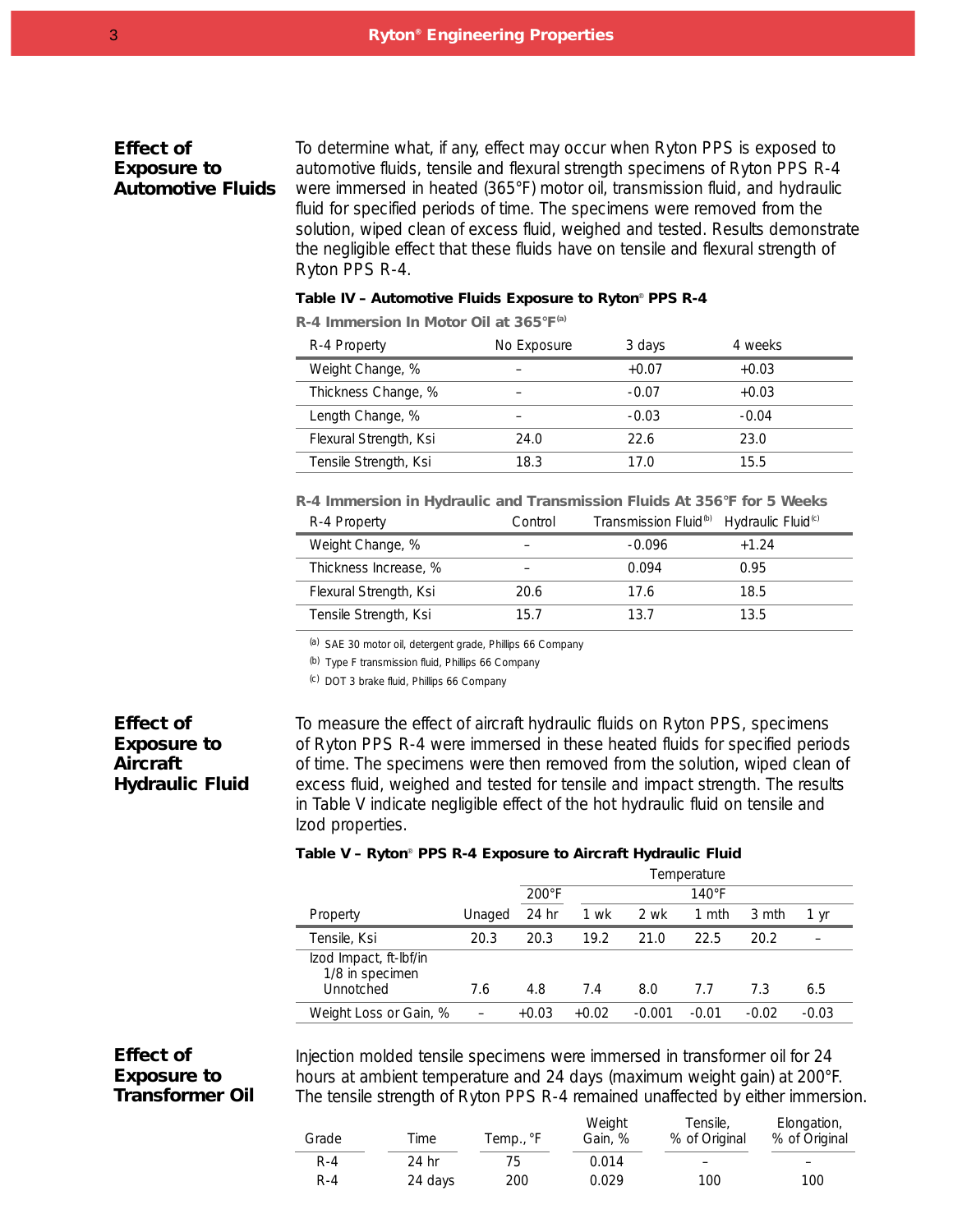#### **Water Absorption**

*ASTM D570*

Several Ryton PPS compounds were evaluated for weight gained during water immersion at various conditions specified in the ASTM Procedure Section 6.1 – 24 hours @ 75°F; Section 6.2 – 2 hours @ 212°F; and Section 6.7 – 48 hours @ 122°F. For this test, specimens measuring 1 x 3 inches were cut from 1/8 inch thick injection molded plaques.

To determine the effects of long-term immersion, injection molded tensile bars were immersed in 212°F water and weighed periodically to identify the point of saturation. The Ryton PPS R-4 specimens required 31 days to reach equilibrium, at which time the tensile strength and elongation were determined, as shown in *Table VI*. The loss in Ryton PPS R-4 tensile strength in 212°F immersion might be attributed to the loss of bond strength between the glass fiber and polymer. Some applications may require compounds developed for enhanced moisture stability of that interface.

#### **Table VI – Water Absorption**

| Ryton PPS<br>Specimens | Time, hr | Temp., °F | Weight<br>Gain, % | Tensile,<br>% of Orig. | Elongation,<br>% of Orig. |
|------------------------|----------|-----------|-------------------|------------------------|---------------------------|
| R-4 Tensile Bars       | (a)      | 212       | 1.01              | 87                     | 86                        |
| R-4 Plaques            | っ        | 212       | 0.080             |                        |                           |
|                        | 6        | 212       | 0.131             |                        |                           |
|                        | 48       | 122       | 0.047             |                        |                           |
|                        | 24       | 75        | 0.008             |                        |                           |
| R-10 7006A             |          |           |                   |                        |                           |
| Plaques                | 24       | 75        | $0.01 - 0.04$     |                        |                           |

(a) Test time to equalibrium, 31 days.

#### **Dimensional Stability in Water**

*ASTM D1041*

The samples used in the water absorption **Table VII – Dimensional Stability** test were also measured for dimensional changes per ASTM D1041, Measuring Changes in Linear Dimensions of Plastics. No measurable changes were detected.

## **in Water**

| Ryton PPS<br>Grade | Immersion | % Change<br>in Length |
|--------------------|-----------|-----------------------|
| $R - 4$            | 24 hr     |                       |
| R-7                | 168 hr    |                       |
| R-4 04             | 24 hr     | ( )                   |
| $A - 200$          | 24 hr     |                       |

## **Effect of Exposure to High Temperature Water**

Unfilled PPS polymer is highly resistant to hydrolysis. In fact, it exhibits very little change in properties after 20 weeks exposure to hot water. Some glassreinforced PPS compounds, however, do exhibit a decrease in strength during the first 6 to 8 weeks of exposure, and then leveling at approximately 50% of the initial property value. Apparently, the hot water reduces adhesion of the glass reinforcement to the polymer. This phenomenon is not unusual with glass fiber reinforced plastics. Several Ryton PPS compounds have been designed for applications requiring particularly good resistance to high temperature water and humidity, so moisture-resistant additives are included to enhance the strength and stability of the fiberglass/polymer interface.

Even without moisture-resistant additives, Ryton PPS compounds have been used quite successfully in hot water applications for many years. Their successful field service history indicates that proper design can compensate for the initial loss of strength.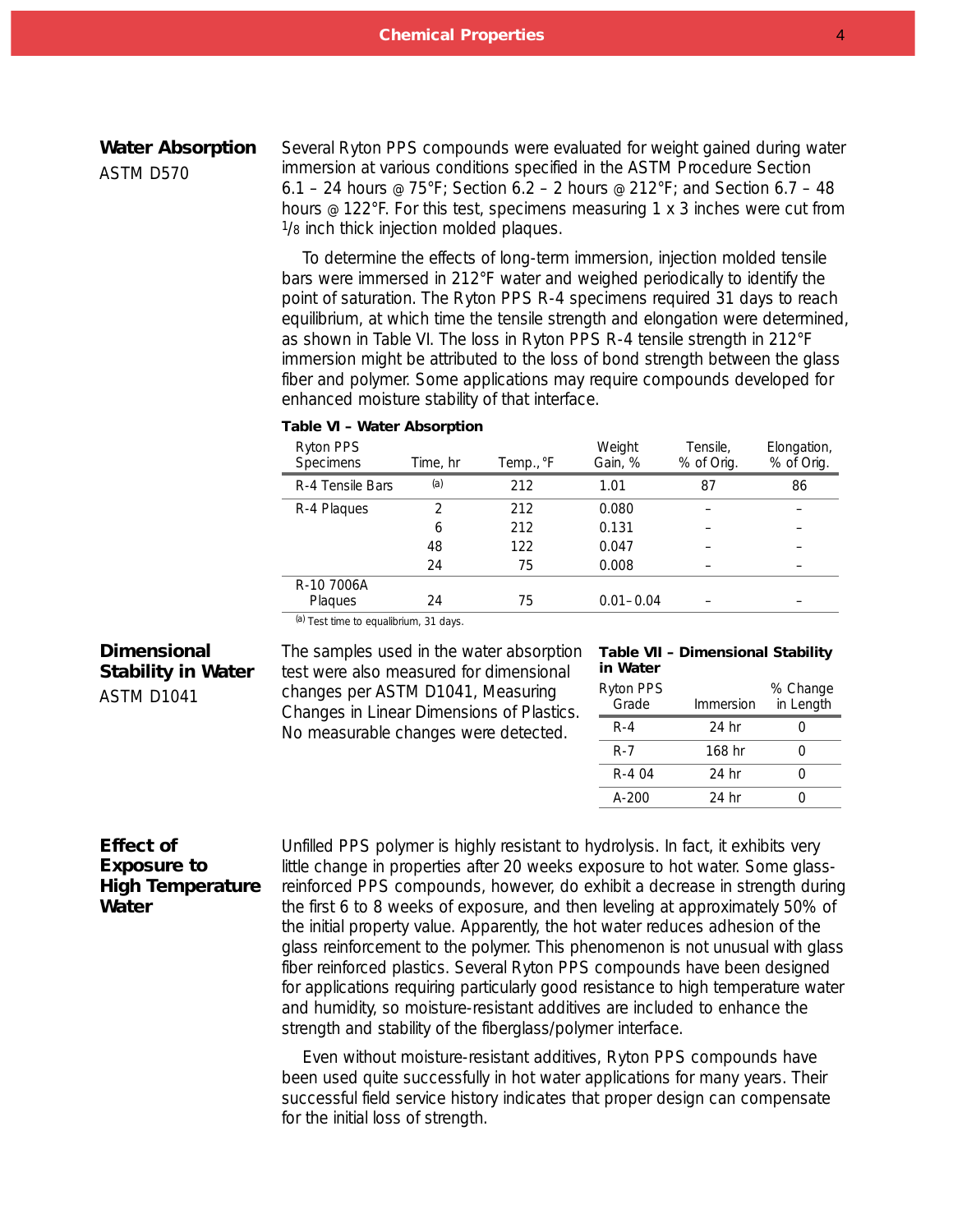The effect of water at 248°F on flexural strength of Ryton PPS R-4 was determined. The results are shown in *Table VIII*.

#### **Table VIII – High Temperature Water Exposure to Ryton**® **PPS R-4**

| Time, mth      | Flexural Strength, Ksi |
|----------------|------------------------|
| Ω              | 23.0                   |
| 1/4            | 15.0                   |
| 1/2            | 12.5                   |
| 1              | 12.0                   |
| $\overline{2}$ | 11.0                   |
| 4              | 11.0                   |
| 6              | 10.5                   |
| 8              | 10.5                   |
| 12             | 11.0                   |
|                |                        |

The thermogravimetric apparatus (TGA) is used to determine weight loss at increasing temperature in selected atmospheres. Degradation of Ryton PPS proceeds rapidly in air at temperatures exceeding 932°F. In a nitrogen atmosphere, the degradation begins at the same temperature as in air, but about 60% of the polymer remains at temperatures between 1112 – 1652°F. **High Temperature Stability in Air and Nitrogen**

#### **Figure 1 – Dielectric Constant vs Frequency and Temperature**



#### **Thermal Aging of Ryton**® **PPS**

The long-term thermal endurance of Ryton PPS compounds has been documented very thoroughly under the Component Recognition Program of Underwriters Laboratories (UL). The relative thermal indices and supporting discussion are presented later in the section on Underwriters Laboratories.

Plastics used in appliances and structural electrical/electronic components must survive rigorous scrutiny by Underwriters Laboratories Inc. (UL). Such detailed examinations are intended to reduce possible electrical and flammability hazards. Other than end-product tests performed on actual molded parts, various standards require plastics to meet or exceed minimum performance requirements established for many properties specific to the material. In order to minimize the test procedures required of manufacturers, Phillips has undertaken extensive and ongoing test programs to document the performance of various Ryton polyphenylene sulfide molding compounds in the most critical of material-specific properties.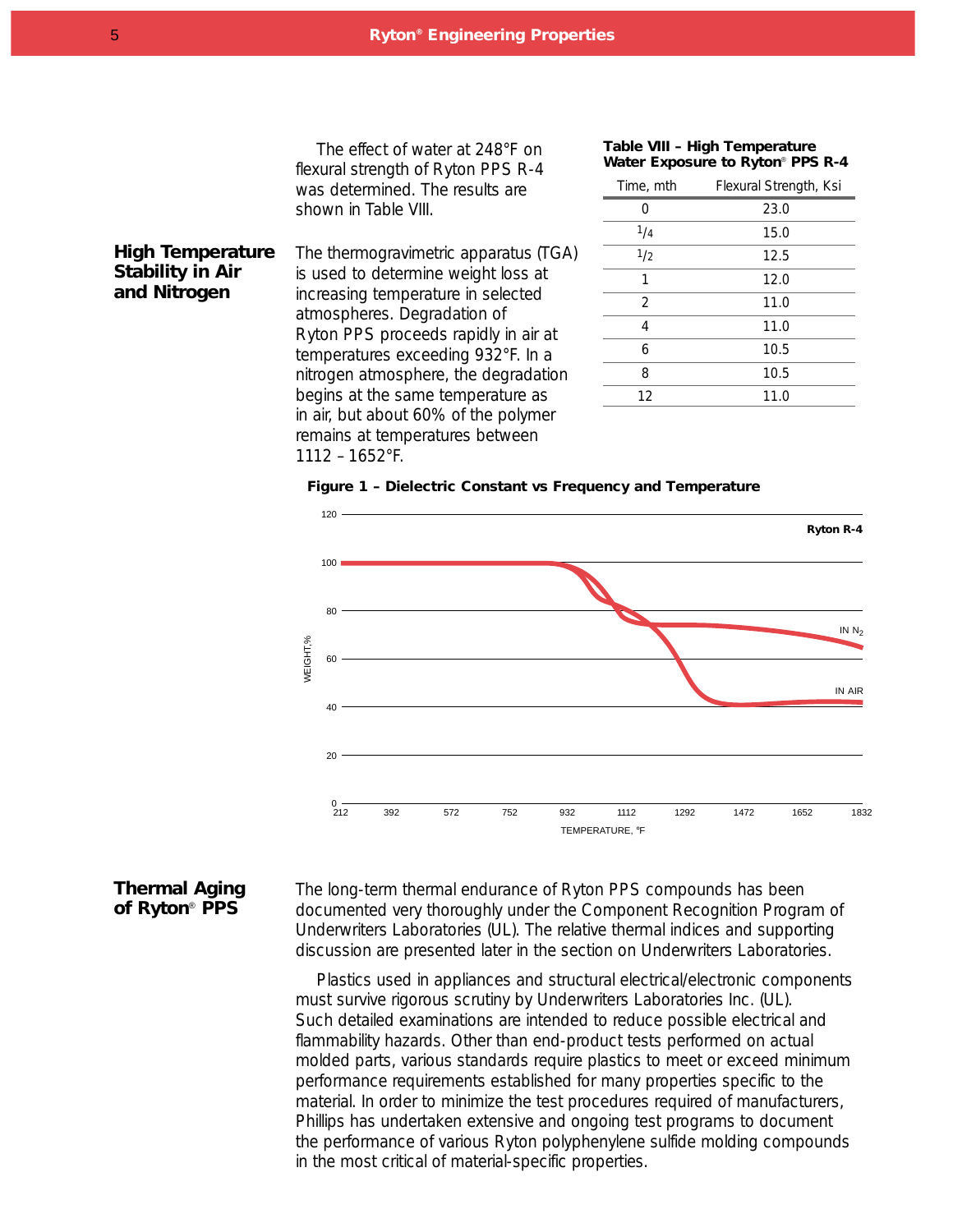Under its Component Recognition Program, UL maintains this documentation with complete reports on the performance of Ryton PPS molding compounds in File NO. E54700. For ease of reference, UL also publishes excerpts from all such reports in its "Recognized Component Index" (Yellow Book) and issues individual updated entries on "Yellow Cards". Unfortunately, the brevity of the "Yellow Card" format provides little explanation of the information, and some discussion may explain its significance. For the specific Underwriter Laboratories tests, the actual values are ranges, and these ranges can be found in the description of the actual test.

## **Effect of Weathering on Natural and Black Ryton**® **PPS R-4**

Ryton PPS R-4 and R-4 with 2% carbon black were aged in an Atlas Weather-Ometer for 10,000 hours. Tensile strength and elongation were measured at specific time intervals indicated in *Table IX*. The Ryton PPS R-4 contained no UV inhibitor. The black compound contained 2% carbon black as UV absorber.

|               | Ryton PPS R-4 |              | Ryton PPS R-4 with 2% carbon black |              |
|---------------|---------------|--------------|------------------------------------|--------------|
| Hours Exposed | Tensile, Ksi  | % Elongation | Tensile, Ksi                       | % Elongation |
| 0             | 16.7          | 1.1          | 17.4                               | 1.2          |
| 2,000         | 15.3          | 1.2          | 17.3                               | 1.1          |
| 6,000         | 15.5          | 1.4          | 17.3                               | 0.9          |
| 8,000         | 14.4          | 1.2          | 16.8                               | 1.0          |
| 10,000        | 10.6          | 0.6          |                                    |              |
| % Retention   | 63            | 55           | 97                                 | 79           |
| Erosion, Mils | 13            |              | $\mathfrak{D}$                     |              |

#### **Table IX – Weathering Effects**

## **Effects of Radiation on the Properties of Ryton**® **PPS R-4**

Ryton PPS is used in many nuclear installation applications because it can withstand both neutron and gamma particle radiation. As shown in *Table X*, Ryton PPS R-4 exhibits no significant deterioration of mechanical properties with relatively high exposures to gamma and neutron radiation. By comparison, the effects of similarly intense exposures on the mechanical performance of other Ryton PPS compounds may seem significant. In general, however, the changes fall well within normal experimental variance.

#### **Table X – Effect of Radiation on Mechanical Properties of Ryton**® **PPS R-4**

| Conditions                     | In Reactor Core                         | In Water Pool           |
|--------------------------------|-----------------------------------------|-------------------------|
| Temperature                    | $95^{\circ}$ F                          | $86^{\circ}$ F          |
| Radiation                      | Mainly neutrons                         | Mainly gamma            |
| Intensity                      | $108$ rad                               | $107$ rad               |
| <b>Used Particle Detectors</b> | Calorimeter and<br>activation detectors | Ionization chamber      |
|                                |                                         |                         |
| Radiation Dose                 | Flexural Strength, Ksi                  | Mod. of Elasticity, Msi |
|                                |                                         |                         |
| 0                              | 28.7                                    | 1.90                    |
| Gamma                          |                                         |                         |
| $5 \times 10^8$ rad            | 29.7                                    | 1.81                    |
| 1 x $10^9$ rad                 | 30.2                                    | 1.84                    |
| $5 \times 10^9$ rad            | 28.5                                    | 1.82                    |
| <b>Neutron</b>                 |                                         |                         |
| $5 \times 10^8$ rad            | 29.0                                    | 1.91                    |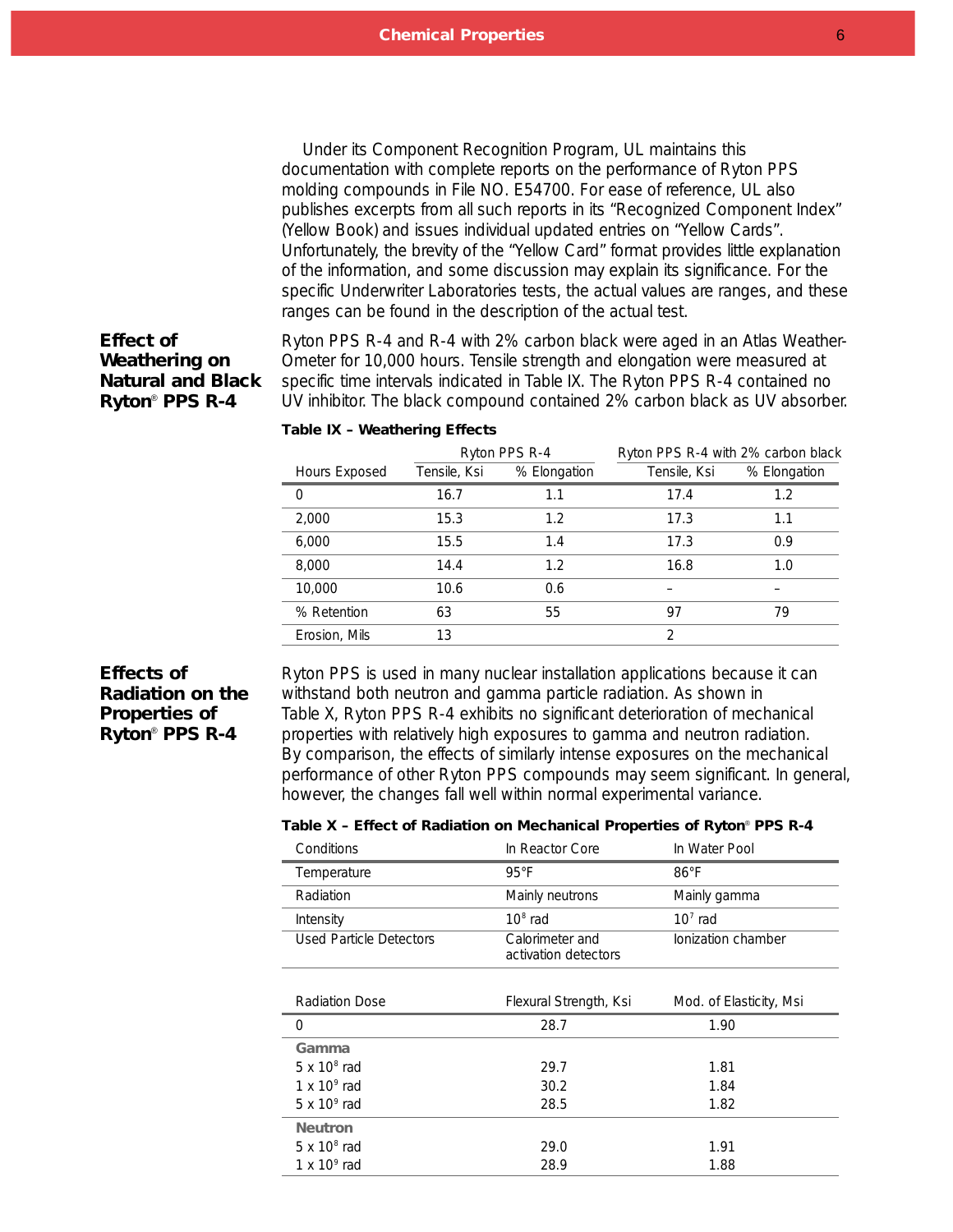| Conditions                      |           |      | Gamma                |                      | Mainly Neutron   |  |
|---------------------------------|-----------|------|----------------------|----------------------|------------------|--|
| Temperature                     |           |      | $122 - 131$ °F       |                      | $122 - 131$ °F   |  |
| Dosage                          |           |      | $3 \times 10^8$ rads | $4 \times 10^8$ rads |                  |  |
|                                 |           |      |                      |                      |                  |  |
|                                 |           |      | Gamma                |                      | Mainly Neutron   |  |
| Property                        | Unexposed |      | Exposed % Change     |                      | Exposed % Change |  |
| <b>Ryton PPS R-4</b>            |           |      |                      |                      |                  |  |
| Tensile, Ksi                    | 21.4      | 21.4 | $\Omega$             | 19.3                 | $-9.8$           |  |
| Elongation, %                   | 1.08      | 1.09 | $+0.9$               | 0.98                 | $-9.3$           |  |
| Flexural Modulus, Msi           | 1.8       | 1.9  | $+2.0$               | 1.9                  | $+2.0$           |  |
| Flexural Strength, Ksi          | 26.7      | 24.9 | $-6.7$               | 23.0                 | $-13.9$          |  |
| Izod Impact, ft·lbf/in, Notched | 1.48      | 1.42 | $-4.1$               | 1.30                 | $-12.2$          |  |
| <b>Ryton PPS R-10 5002C</b>     |           |      |                      |                      |                  |  |
| Tensile, Ksi                    | 11.0      | 10.7 | $-2.7$               | 9.3                  | $-15.5$          |  |
| Elongation, %                   | 0.30      | 0.33 | $+1.1$               | 0.36                 | $+20.0$          |  |
| Flexural Modulus, Msi           | 2.3       | 2.4  | $+2.7$               | 2.3                  | $+.09$           |  |
| Flexural Strength, Ksi          | 15.5      | 15.3 | $-1.3$               | 14.6                 | $-5.8$           |  |
| Izod Impact, Ft·Ibf/in Notched  | 0.74      | 0.71 | $-4.1$               | 0.71                 | $-4.1$           |  |
| <b>Ryton PPS R-10 7006A</b>     |           |      |                      |                      |                  |  |
| Tensile, Ksi                    | 13.8      | 14.1 | $+2.2$               | 12.0                 | $-13.0$          |  |
| Elongation, %                   | 0.37      | 0.49 | $+32.4$              | 0.58                 | $+56.7$          |  |
| Flexural Modulus, Msi           | 2.2       | 2.2  | $+1.5$               | 2.1                  | $-3.5$           |  |
| Flexural Strength, Ksi          | 20.9      | 20.6 | $-1.4$               | 19.9                 | $-4.8$           |  |
| Izod Impact, ft·lbf/in, Notched | 0.86      | 0.83 | $-3.5$               | 0.80                 | $-7.0$           |  |
|                                 |           |      |                      |                      |                  |  |

#### **Table XI – Comparison of Radiation Effects on Mechanical Properties of Ryton**® **PPS Compounds**

## **Liquid Permeability**

To measure the liquid permeability of Ryton PPS, a 5 mil film sample was formed as a baked coating by spraying unfilled PPS onto aluminum foil. The film was freed by dissolving the foil in a sodium hydroxide bath. Die-cut samples from this film were fitted to the tops of wide-mouth glass bottles by using a rubber gasket and a lid, cut to expose a surface area of 15 inch<sup>2</sup>. The liquids were placed in the bottles, gaskets and film put in place, and the cut-out lid tightly screwed in place. The apparatus was then inverted in order for the liquid to be in direct contact with the film. Weight loss was determined

at one-week intervals throughout four weeks of conditioning. The weight loss was calculated in terms of g•mil/100 in2•24 hr.

This specimen was a 5 mil film of PPS. Its water vapor transmission rate was 1.66 g·mil/100 in<sup>2</sup>·24 hr.

| Chemical                | Weight Loss @ 73.4°F |
|-------------------------|----------------------|
| Water                   | 0.8                  |
| Hydrochloric Acid (37%) | 0.1                  |
| Acetic Acid             | 2.0                  |
| <b>Benzene</b>          | 6.3                  |
| Methyl Alcohol          | 0.3                  |

## **Water Vapor Transmission**

*ASTM E96, Condition E*

## **Gas Transmission**

*ASTM D1434, Method M (Manometer)*

This test was performed on a specimen of 5 mil film prepared from a Ryton PPS coating. It provides for a constant pressure and constant vacuum rather than the diminishing pressure and vacuum procedure.

| Gas              | Specimen Thickness, inch | Transmission Rate,cc.mil/100 in <sup>2</sup> .24 hr |
|------------------|--------------------------|-----------------------------------------------------|
| Oxygen           | 0.005                    | 30                                                  |
| Carbon Dioxide   | 0.005                    | 75                                                  |
| Hydrogen         | 0.005                    | 420                                                 |
| Ammonia          | 0.005                    | 15                                                  |
| Hydrogen Sulfide | 0.005                    |                                                     |
| Oxygen           | 0.035                    | $15 - 20$                                           |
| Air              | 0.035                    | $20 - 30$                                           |

Results are expressed in terms of 1 atmosphere total driving pressure.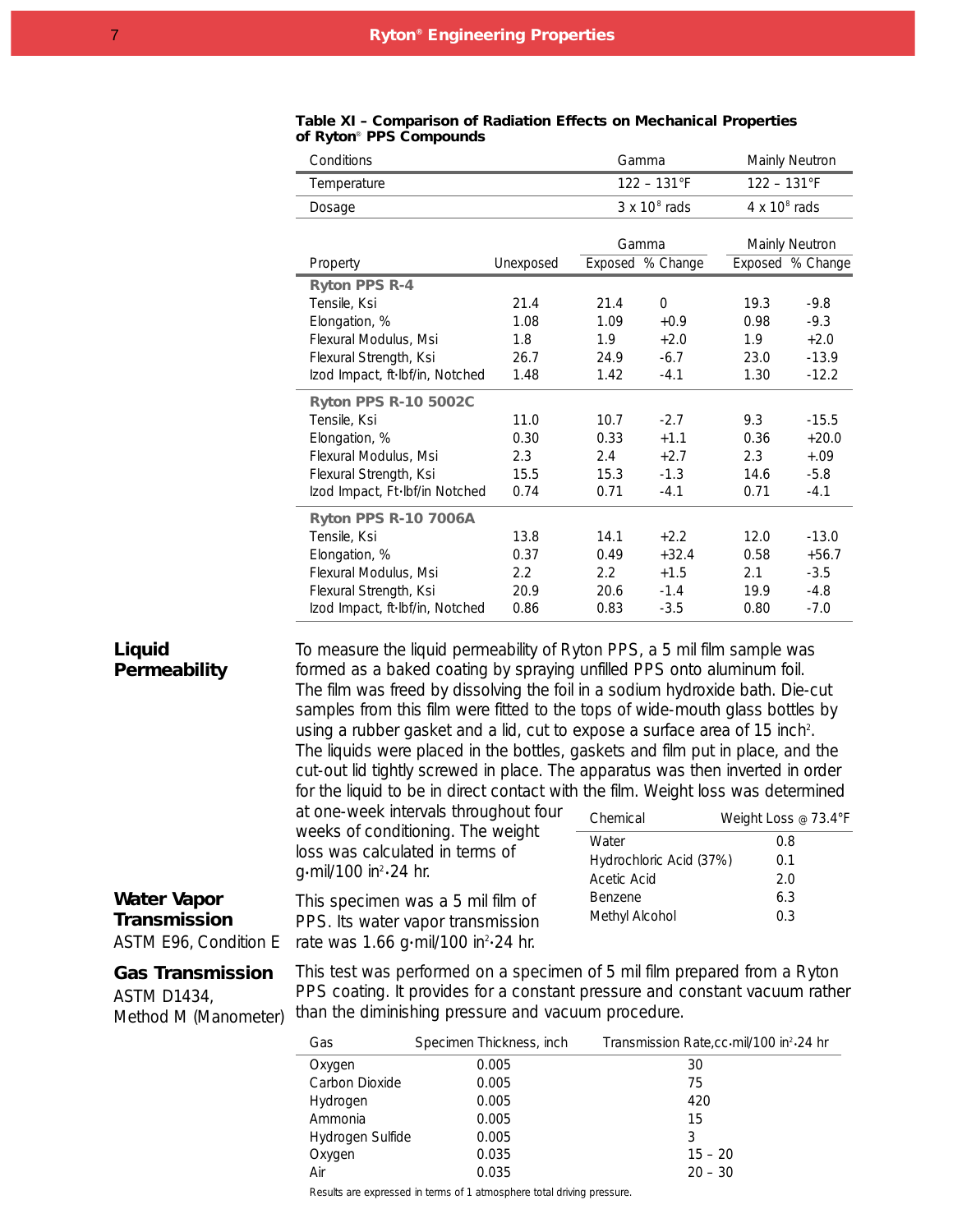

## **MATERIAL SAFETY DATA SHEET**

## **MSDS# 1605**

Quadrant EPP 2120 FAIRMONT AVENUE TELEPHONE NUMBERS: P.O. BOX 14235 PRODUCT INFORMATION READING, PA. 19612-4235 610-320-6600

TRANSPORTATION EMERGENCY (CHEMTREC) - 800-424-9300

## **IDENTIFICATION**

PRODUCT NAME: Ryton PPS CAS NUMBER: 26125-40-S PRODUCT CODE: VR-1040 / PSGF CHEMICAL FAMILY: Polymer CHEMICAL NAME: Poly (1,4-Phenylen. Sulfide) TSCA LISTING: Appears on the Inventory of Chemical Substances published by the U.S. Environmental Protection Agency Standard 29 CFR 1910. 1200

## **INGREDIENTS**

| <b>NAME</b>             | <b>CAS NO</b> | <b>TLV (ACGIH)</b> |
|-------------------------|---------------|--------------------|
| Polytetrafluoroethylene | 09002-84-0    | 10 $mg$ /me        |
| Milled glass fibers     | 65997-17-3    | 10 mg/ $rn^3$      |
| Zeothix                 | 07631-86-9    | 10 mg/ $rn^3$      |

## **PHYSICAL DATA**

MELTING POINT: 296°C (565°F) VAPOR DENSITY: N/A DENSITY:  $1.66$  gm/cm<sup>3</sup>

% VOLATILES BY VOLUME: N/A SOLUBILITY IN WATER: Insoluble

APPEARANCE AND ODOR: Solid rods, tubes, plates or fabricated parts. Odorless. Brown color

## **FIRE AND EXPLOSION HAZARD DATA**

FLASH POINT: 930°F. EXTINGUISHING MEDIA: Water, CO<sub>2</sub>, Foam, Dry Chemical (Class B). SPECIAL FIRE FIGHTING PROTECTIVE EQUIPMENT: Self-contained breathing apparatus. UNUSUAL FIRE AND EXPLOSION HAZARDS: Toxic fluorine compounds evolved in fire. Does not burn without an external source of fuel.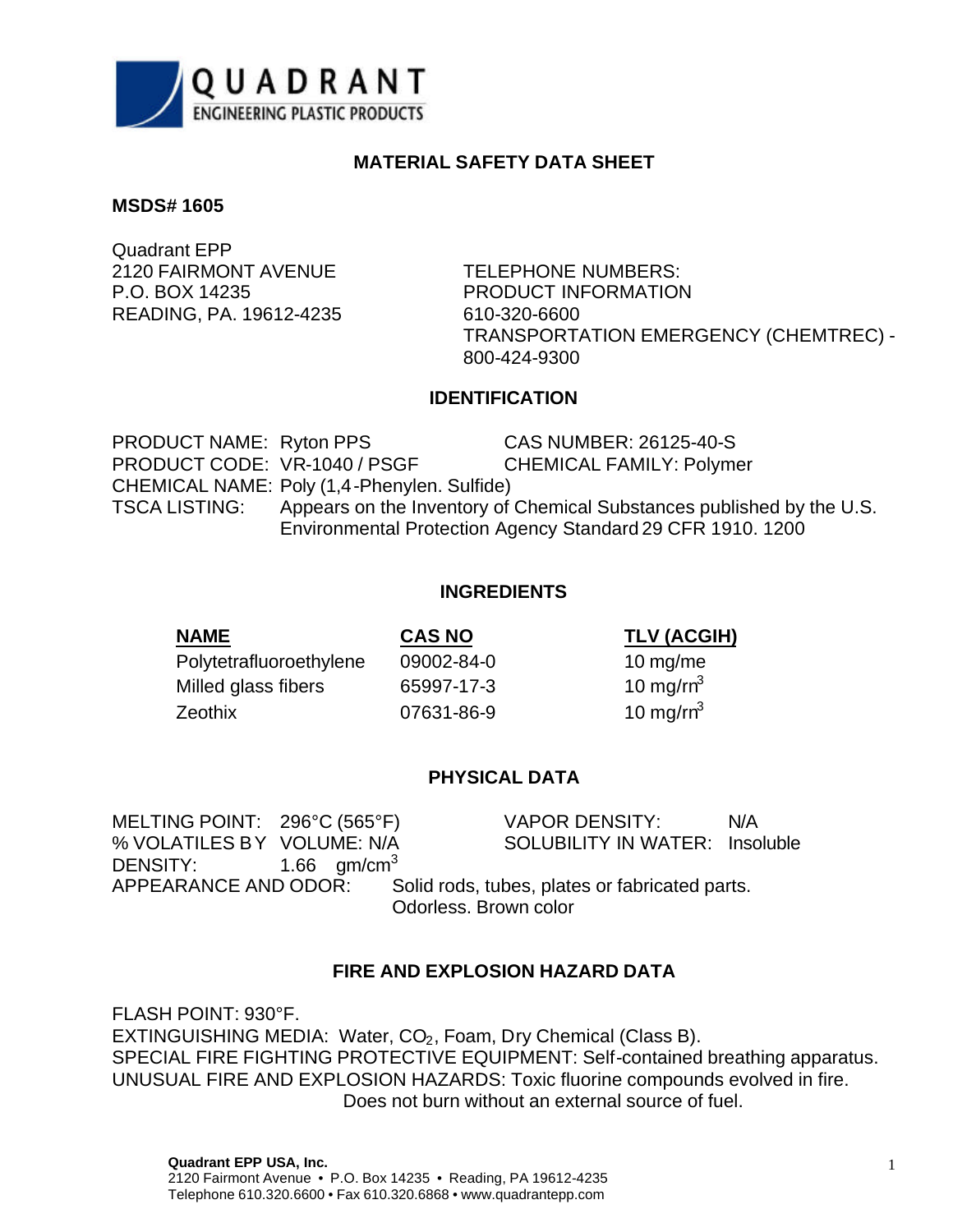

## **REACTIVITY DATA**

STABILITY: Stable under normal conditions. CONDITIONS TO AVOID: Not established. MATERIALS TO AVOID: Not established. HAZARDOUS POLYMERIZATION: Will not occur. HAZARDOUS DECOMPOSITION PRODUCTS: Degradation temperatures above **°** 400 C give off carbon dioxide, carbon monoxide, sulfur dioxide, carbonyl sulfide, tetrafluoroethylene, hexafluoropropylen,, per-fluoroisobutylene, carbonyl fluoride.

## **EFFECTS OF OVEREXPOSURE / TOXICITY DATA**

PRIMARY ROUTE OF EXPOSURE: Treat dust from machining and/or fabrication as nuisance particulate.

## ACUTE EFFECTS OF OVEREXPOSURE:

INGESTION (swallowing): Not applicable.

INHALATION (breathing): Not applicable (NOTE: particles can be inhaled when molded shapes or part. are machined causing respiratory irritation.)

EYE CONTACT: Not applicable (NOTE: When a molded part is machined, dust and particles formed can enter the eye and may cause irritation.)

SKIN CONTACT: No significant irritation expected other than possible mechanical irritation.

## CHRONIC EFFECTS OF OVEREXPOSURE

| CARCINOGENITY:       | <b>NONE</b> |
|----------------------|-------------|
| <b>REPRODUCTIVE:</b> | <b>NONE</b> |
| MUTAGENICITY:        | <b>NONE</b> |
| TARGET ORGANS:       | <b>NONE</b> |

## **EMERGENCY AND FIRST AID PROCEDURES**

INGESTION (swallowing): Not applicable.

INHALATION (breathing): Particles can be inhaled when the molded part is machined causing respiratory irritation. If this occurs seek medical attention.

SKIN CONTACT: Not applicable.

EYE CONTACT: Not applicable. (NOTE: when a molded part is machined, particles and/or dust may enter the eye causing mechanical irritation. If this occurs, wash thoroughly with water for 15 minutes. If irritation continues, contact a physician.)